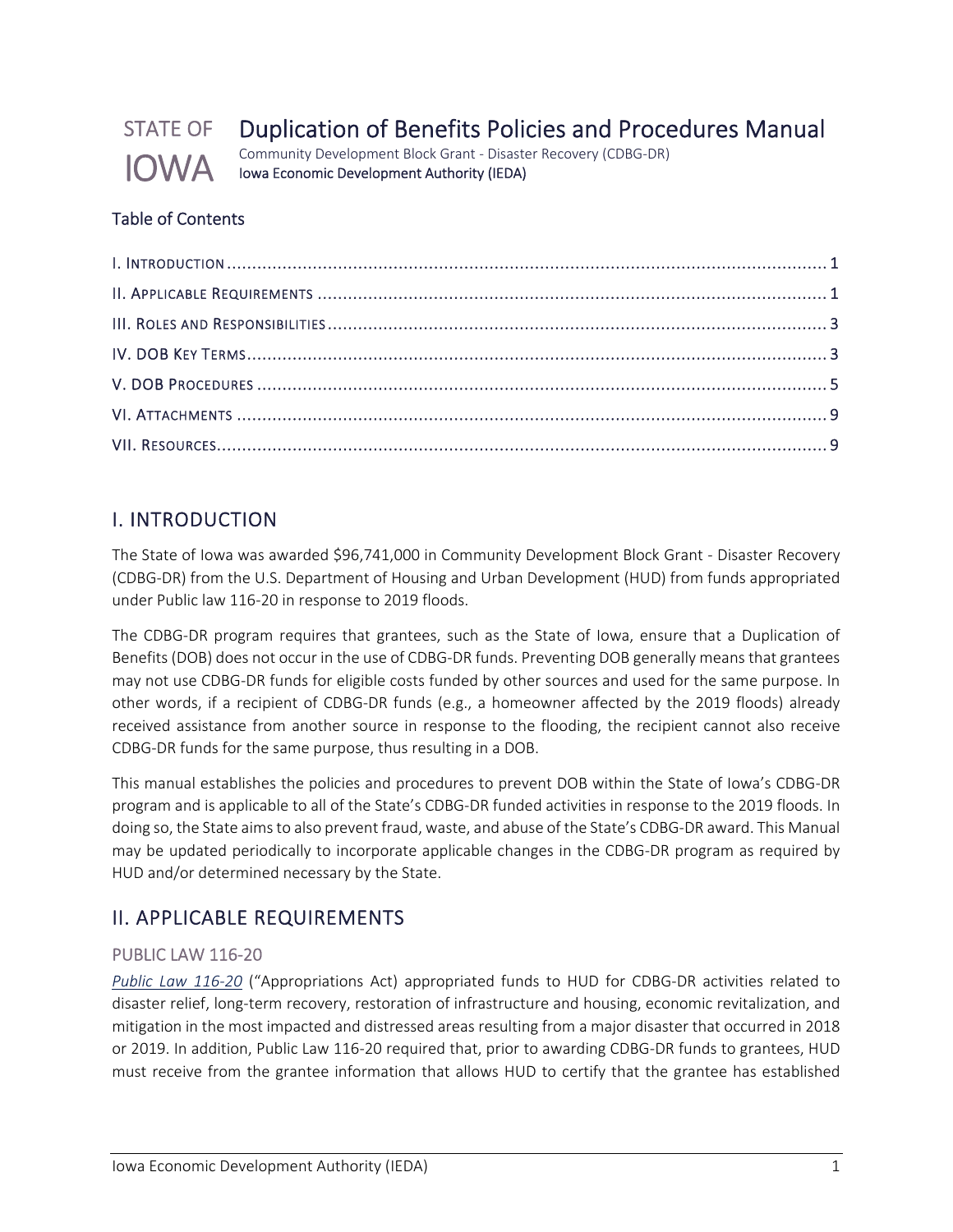adequate procedures to prevent any duplication of benefits as defined by section 312 of the Robert T. Stafford Disaster Relief and Emergency Assistance Act (42 U.S.C. 5155) ("Stafford Act").

#### FEDERAL REGISTER NOTICER 85 FR 4681

*Federal Register Notice 85 FR 4681* ("Allocation Notice") allocated CDBG‐DR funds to the State of Iowa in response to the 2019 floods and requires prevention of DOB. The Allocation Notice also includes the requirements from Public Law 116‐20 that the grantees establish adequate procedures to prevent any duplication of benefits.

#### STAFFORD ACT

DOB is regulated by the *Stafford Act*, as amended. The Stafford Act prohibits recipients of federal disaster grants from receiving financial assistance under any other program, or from insurance or any other source, for the same disaster loss.

#### FEDERAL REGISTER NOTICE 84 FR 28836

*Federal Register Notice 84 FR 28836* ("2019 HUD DOB Updates Notice") requires grantees to establish and adhere to adequate procedures to prevent any duplication of benefits as required by the Stafford Act, as amended, and the Disaster Recovery Reform Act of 2018 (DRRA). The Stafford Act states that grantees must analyze assistance to prevent a federal grant from paying costs that have already been paid for, or will be paid for, by another Federal program, insurance, or other sources.

## PUBLIC LAW 115‐254 (DRRA)

*The Disaster Recovery Reform Act of 2018 (DRRA) Public Law No: 115‐254* amends certain Stafford Act requirements for disasters occurring between 2016 and 2021 by allowing certain flexibility associated with the calculation of duplication of benefits with respect to subsidized loans. The 2019 Iowa floods are covered by the DRRA and are incorporated into this manual.

#### UNIFORM ADMINISTRATIVE REQUIREMENTS AT 2 CFR 200

The Uniform Administrative Requirements, Cost Principles, and Audit Requirementsfor Federal Awards at *2 CFR Part 200* requires that costs of federal grants, including CDBG‐DR funds, must ''be necessary and reasonable". These requirements ("Cost Principles") prohibit using a federal grant for costs that have already been or will be paid from another source, and that the costs are considered reasonable if they do not "exceed that which would be incurred by a prudent person under the circumstances prevailing at the time the decision was made to incur the cost."

*Grantees' DOB policies and procedures must describe how CDBG‐DR funding will be verified as non‐duplicative, and that costs are both accurate and within a market‐rate or practical standard for specific work or products. When evaluating costs, grantees should consider questions such as, "Is there a need for the assistance? Is the cost necessary for an eligible activity? Does it meet program standards?"* 

Cost Principles are made applicable to states by 24 CFR

570.489(p). State grantees are also subject to 24 CFR 570.489(d), which requires states to have fiscal and administrative requirements to ensure that grant funds are used "for reasonable and necessary costs of operating programs."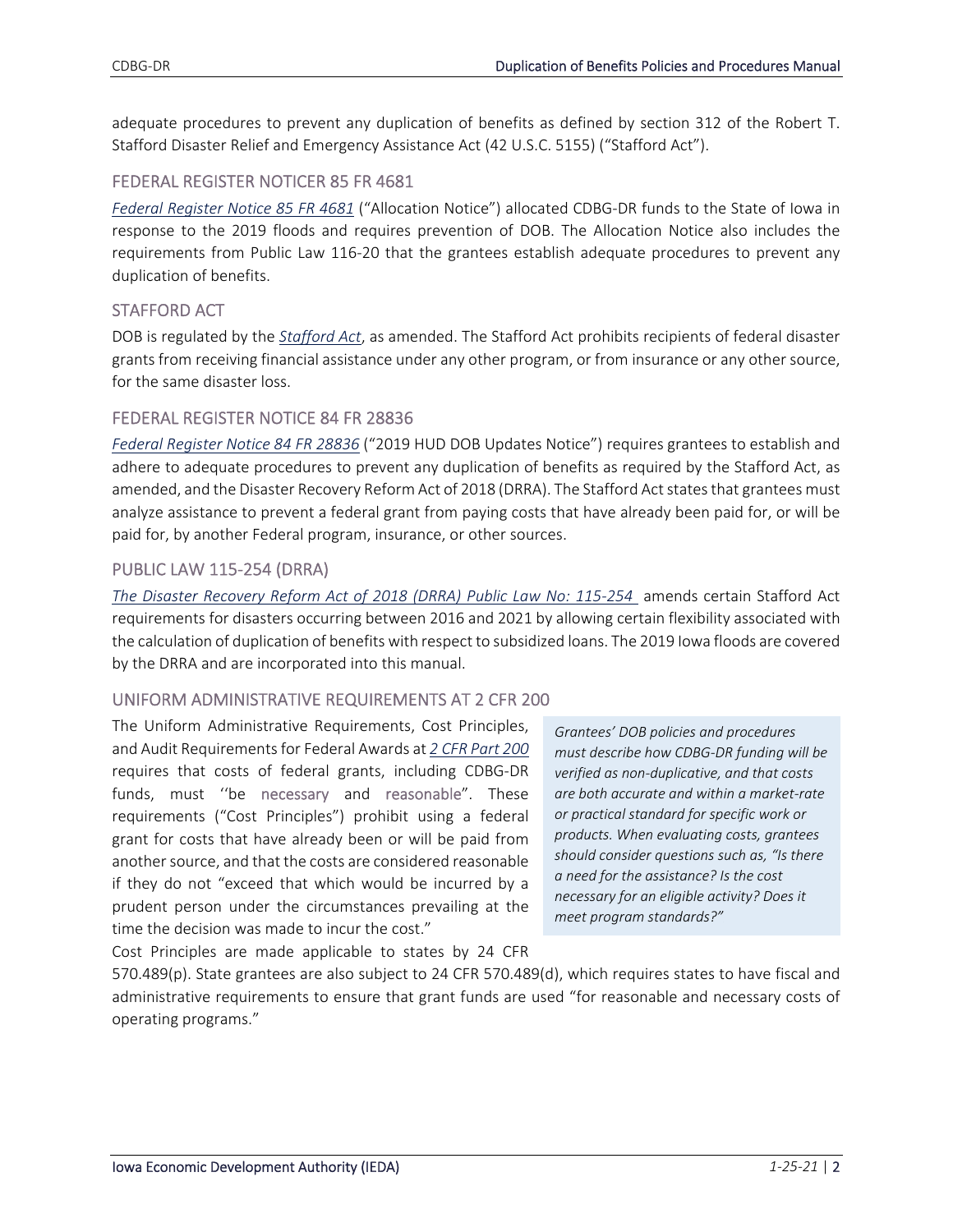## III. ROLES AND RESPONSIBILITIES

## IOWA ECONOMIC DEVELOPMENT AUTHORITY (IEDA)

The Iowa Economic Development Authority (IEDA), also referred to as "the State", is the recipient of CDBG‐ DR funding from HUD. The structure and process of the distribution of CDBG‐DR funds to localities within the State is summarized in the State's *Action Plan for Disaster Recovery*.

IEDA is responsible for ensuring that subgrantees comply with these DOB Policies and Procedures in their role of supporting potential beneficiaries to seek, apply for, and receive CDBG‐DR assistance. IEDA is responsible for reviewing applications submitted by subgrantees and requests for assistance to determine and document that no DOB occurs. IEDA is ALSO responsible for the coordination of data‐sharing agreements with state and federal partners as needed.

#### **SUBGRANTEES**

Eligible localities apply to IEDA for CDBG‐DR funding via the *Iowa Grants* management portal. Funding for subgrantees may be administered by the region's Council of Government (COG) or a qualified entity as determined by IEDA. Subgrantees, in their role of reviewing and submitting applications, are responsible for ensuring that all required data is uploaded and submitted via Iowa Grants to enable IEDA to validate DOB.

#### APPLICANT

An applicant may be a subgrantee or a household/family applying for funds through the subgrantee, depending on the CDBG‐DR activity. The applicant is the subject of a DOB review, as they are the ones receiving CDBG‐DR funds.

#### **BENEFICIARIES**

Beneficiaries are those that benefit from CDBG‐DR funds and may be individuals or households/families. If the subgrantee isthe applicant, then the beneficiaries are individualsthat benefit from the CDBG‐DR funds. If the applicant is a household/family, then the household/family is also the beneficiary.

## IV. DOB KEY TERMS

## CDBG‐DR ACTIVITY

As described in the State's *Action Plan for Disaster Recovery* the following activities are funded by the State's CDBG‐DR award:

- Buyouts (FEMA Match Program). Buyouts are the acquisition of properties located in a floodway and floodplain that isintended to reduce risk from future flooding and the acquisition of properties in Disaster Risk Reduction Areas designated by Iowa. Eligible activities include acquisition/buyout of residential real property, clearance, and demolition. CDBG‐DR funding will be used to cover the 25% State and Local Match requirements for properties also funded by FEMA's Hazard Mitigation Grant Program (HMGP) and Public Assistance (PA) program.
- Buyouts (CDBG‐DR Only). In very few circumstances, HMGP funds may not be available to for buyouts. In these instances, Subgrantees may apply for CDBG‐DR funding of these properties in order to improve stormwater management for the overall community.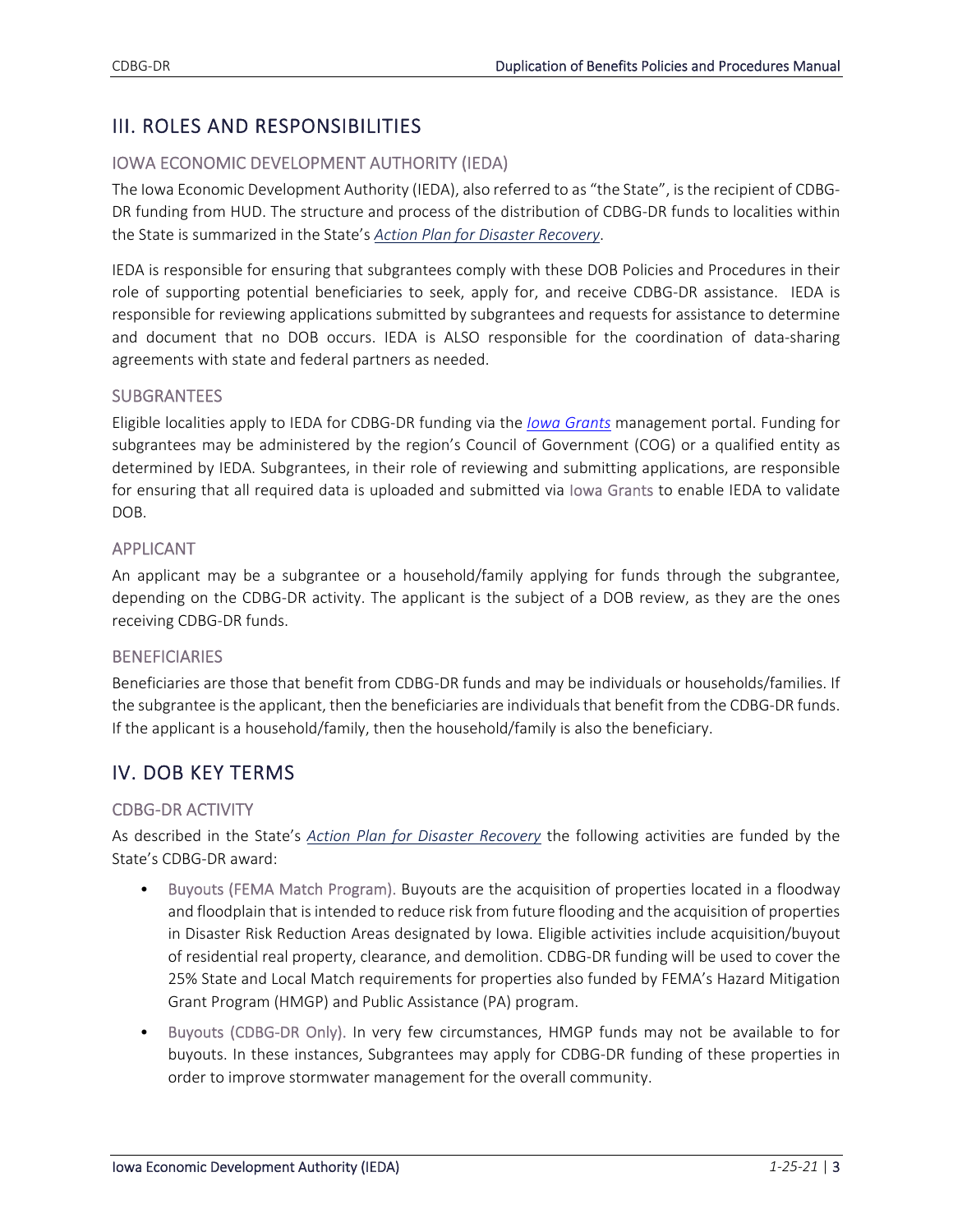- Housing New Construction. Housing New Construction is the construction of single-family and multi-family housing units on vacant lots within existing neighborhoods, or in new neighborhoods for residential purposes. This approach is used to create more affordable housing, while promoting community revitalization.
- Downpayment Assistance. Downpayment assistance includes the required down payment, based on lender requirements and credit assessment of the buyer, plus closing costs; and is available to applicants purchasing a newly constructed housing unit funded by CDBG‐DR funds.
- Storm Water Management Infrastructure. Improve stormwater management in order to make disaster affected communities more resilient to flood water impacts and prevent future flood disaster events.

#### DUPLICATION OF BENEFITS (DOB)

A DOB occurs when Federal financial assistance is provided to a person or entity through a program to address losses resulting from a Presidentially declared disaster, and the person or entity has received (or would receive, by acting reasonably to obtain available assistance) financial assistance for the same costs from any other source.

In other words, a DOB occurs when:

- A Beneficiary receives assistance or anticipates receiving assistance; and
- The assistance is from multiple sources (i.e., FEMA, SBA, nonprofits, private insurance, SBA, PPP, City, State, etc.); and
- The assistance amount exceeds the total need for a specific purpose.

#### TYPES OF ASSISTANCE

There are a variety of funding sources that may be considered a DOB depending on the funding source, purpose, and use. Assistance considered to be a potential DOB includes:

- Other disaster recovery funding (e.g., FEMA, Army Corp, SBA)
- Cash awards
- Insurance proceeds
- Grants
- Subsidized loans received by or available to each CDBG‐DR applicant
- Awards or assistance under local, state, and private or nonprofit organizations
- Other HUD grants (e.g., HOME, CDBG)

Assistance not considered to be a potential DOB includes:

- Personal assets such as money in a checking or savings account (excluding insurance proceeds or other assistance deposited into the applicant's account)
- Declined or cancelled subsidized loans (including SBA loans)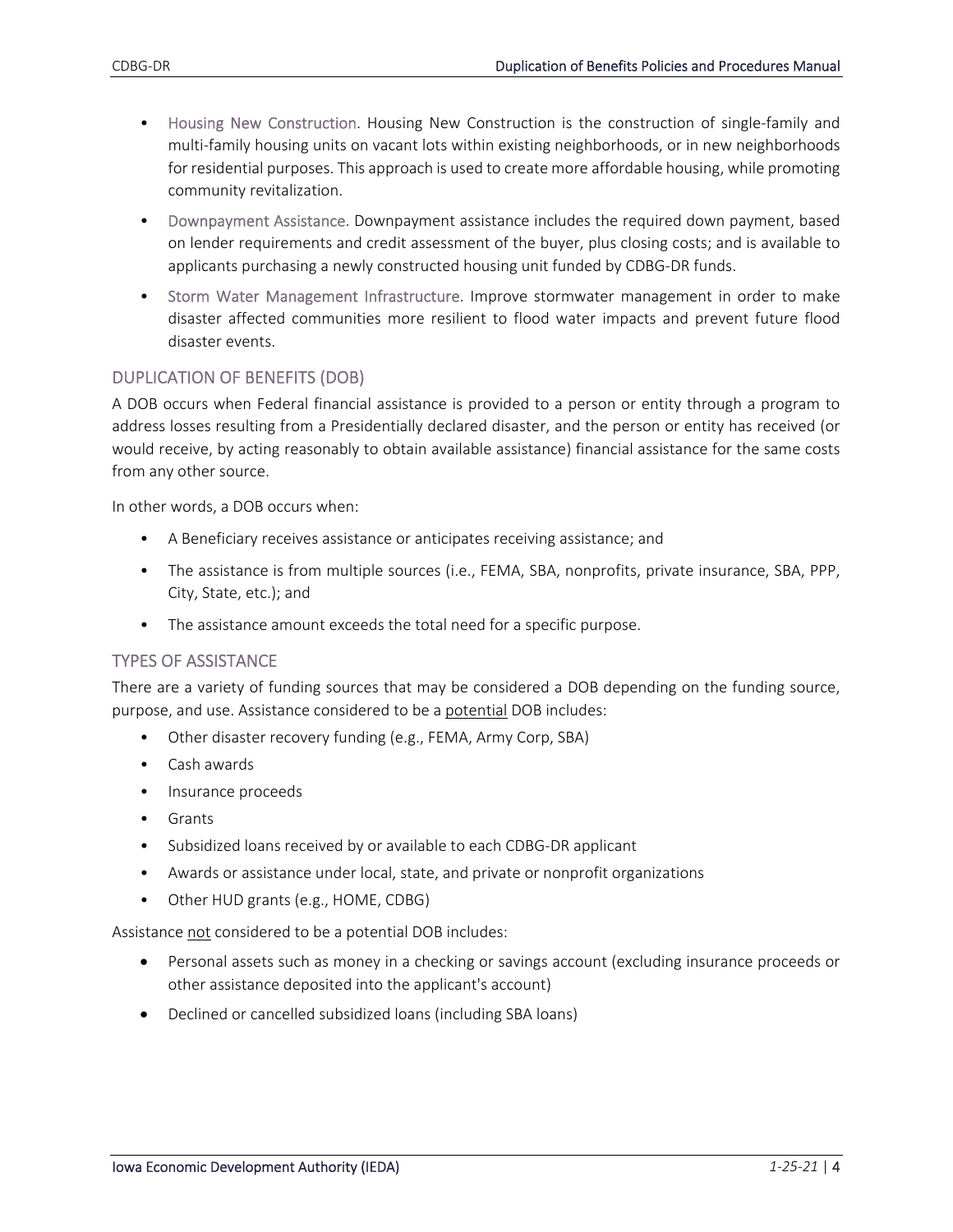- Private loans
- Government‐subsidized loans, including subsidized loans, provided that all Federal assistance is used toward a loss suffered as a result of a major disaster or emergency.
- Unemployment benefits
- Retirement accounts
- Credit cards and lines of credit
- In-kind donations (although these non-cash contributions known to the grantee reduce total need)
- Assistance provided for a different purpose than the CDBG‐eligible activity, or a general, non‐specific purpose (e.g., "disaster relief/recovery") and not used for the same purpose
- Funds received for a different disaster declaration other than the coronavirus pandemic
- Funds not available to the applicant, like when insurance funds must be used for a forced mortgage payoff

*Private Loans: A loan that is not provided by or guaranteed by a governmental entity, and that requires the CDBG–DR applicant (the borrower) to repay the full amount of the loan (principal and interest) under typical commercial lending terms, e.g., the loan is not forgivable.* 

*Subsidized Loans: Loans other than private loans, including forgivable loans. Both SBA and FEMA provide subsidized loans for disaster recovery.*

*Declined Loans: Loan amounts that were approved or offered by a lender in response to a loan application, but were turned down by the applicant, meaning the applicant never signed loan documents to receive the loan proceeds.* 

*Cancelled Loans: The borrower has entered a loan agreement, but for a variety of reasons, all or a portion of the loan amount was not disbursed and is no longer available to the applicant. (Must document that the loan is no longer available). The loan cancellation may be due to default, agreement by both parties to cancel the undisbursed portion of the loan, or expiration of the term for which the loan was available for disbursement.*

## FUNDS FOR A DIFFERENT PURPOSE

Any assistance provided for a different purpose than the CDBG–DR eligible activity, or a general, nonspecific purpose (e.g., ''disaster relief/recovery'') and not used for the same purpose must be excluded from total assistance when calculating the amount of the DOB.

## V. DOB PROCEDURES

## INFORMATION SHARING

IEDA will establish data‐sharing agreements as necessary with federal, state, and other entities, to ensure ongoing exchange to access data files. The agreements will allow information access for previous benefits paid to the applicant from FEMA, SBA, National Flood Insurance Program (NFIP), private insurance, and private or non‐profit funding.

## ORDER OF ASSISTANCE

Iowa must verify whether FEMA or Army Corpsfunds are available for an activity (i.e., the application period is open) or the costs are reimbursable by FEMA or Army Corps (i.e., the grantee will receive FEMA or Army Corps assistance to reimburse the costs of the activity) before awarding CDBG–DR assistance for costs of carrying out the same activity. If FEMA or Army Corps are accepting applications for the activity, the applicant must seek assistance from those sources before receiving CDBG‐DR assistance.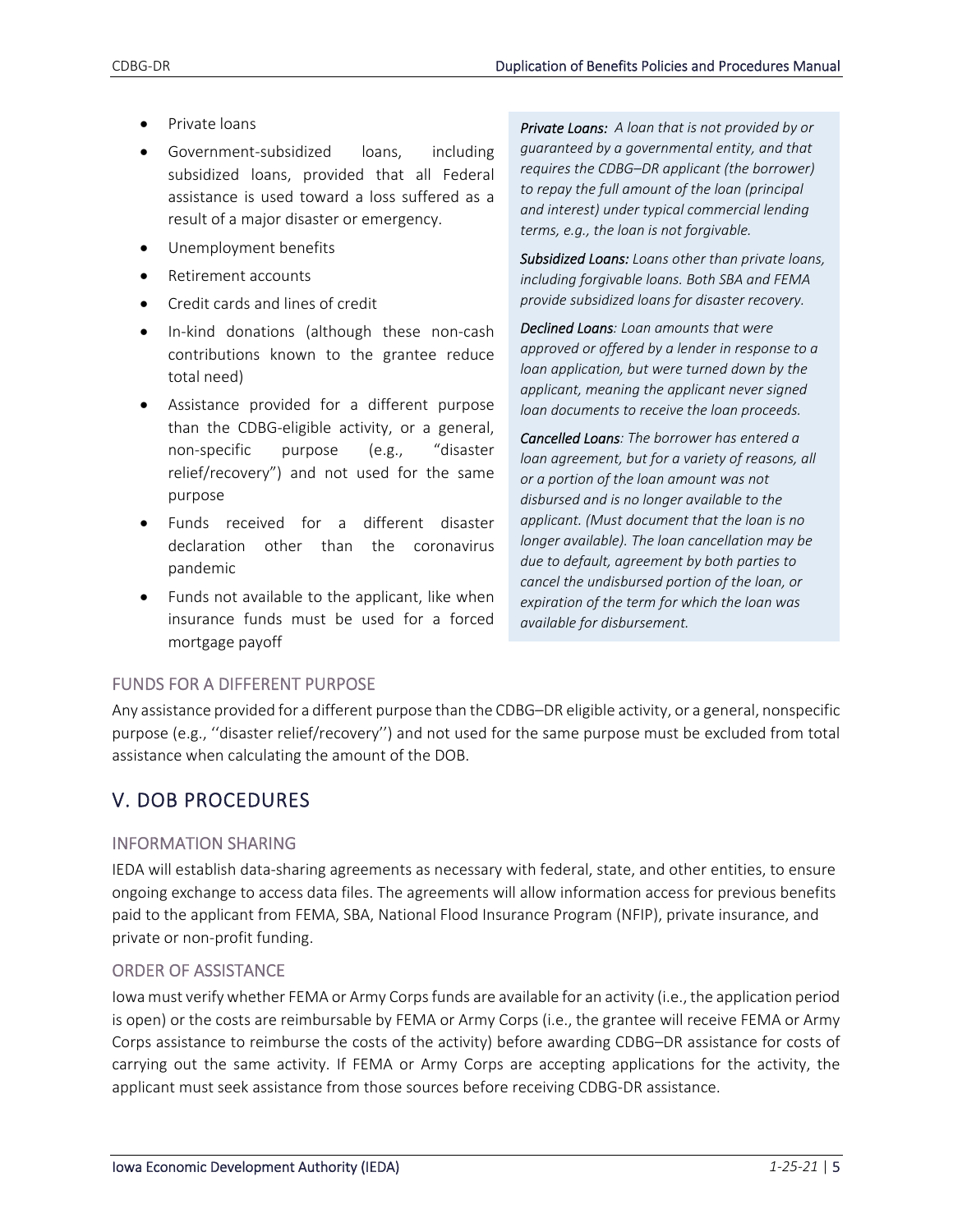### THIRD PARTY VERIFICATION

Before CDBG‐DR assistance is provided to any beneficiary, IEDA analyzes and documents that Subgrantees, assisted individuals or families, businesses, and other entities that receive CDBG‐DR assistance have not previously received, or will not receive, duplicative assistance from another source.

IEDA and its Subgrantees will utilize a third‐party verification process by sending a Consent to Release Form signed by the applicant to all agencies identified by an applicant as well as all known financial assistance resources to determine whether resources were received, this includes federal, state, and local, non‐profit agencies and other organizations.

In the case of third-party verification and, in the absence of a non-response from agencies after three requests, the DOB Coordinator (in collaboration with the Subgrantee) will use information obtained from the applicant and through their own research efforts to acquire the needed data.

## DOB DATA COLLECTION (APPLICATION)

Applications submitted via Iowa Grants require the applicant to list and provide documentation of other forms of assistance received to address the needs resulting from the disaster. Applicants must also sign and upload a Consent to Release Form allowing data to be shared for the purpose of DOB analysis.

Applicants are also asked if they ever received federal assistance if the property is in the floodplain. A third‐ party verification must be conducted on all properties located in a floodplain. NFIP, local register of deeds offices, and other resources should be researched to determine whether the property ever received federal disaster assistance. If the home received previous federal assistance and did not maintain flood insurance the property is not eligible for CDBG‐DR assistance.

Subgrantees, assisting applicants to prepare applications, are expected to ensure that all supporting documentation is included in the application prior to IEDA review.

#### SUBROGRATION AGREEMENT

To address any potential duplication, the Allocation Notice requires beneficiaries to enter a signed agreement ("Subrogation Agreement") to repay any assistance later received for the same purpose as the CDBG–DR funds. The agreement must also include the following language: ''Warning: Any person who knowingly makes a false claim or statement to HUD may be subject to civil or criminal penalties under 18 U.S.C. 287, 1001 and 31 U.S.C. 3729.''

The subgrantee is responsible to identify a method to monitor compliance with subrogation agreements. The subgrantee must maintain up-to-date records regarding subrogation agreements. A subgrantee must notify the State regarding any changes to such agreements for a reasonable period of time, the duration of the contract between the State and the subgrantee.

#### IEDA DOB REVIEW PROCESS

The DOB submission and review process follows one of two pathways depending on the CDBG‐DR funded activity:

1. Stormwater Management, Clearance, and Housing New Construction. These are programs where the beneficiary(ies) and project budget are already known. The DOB Verification, including maximum award amount, can then be calculated based on the application for funding.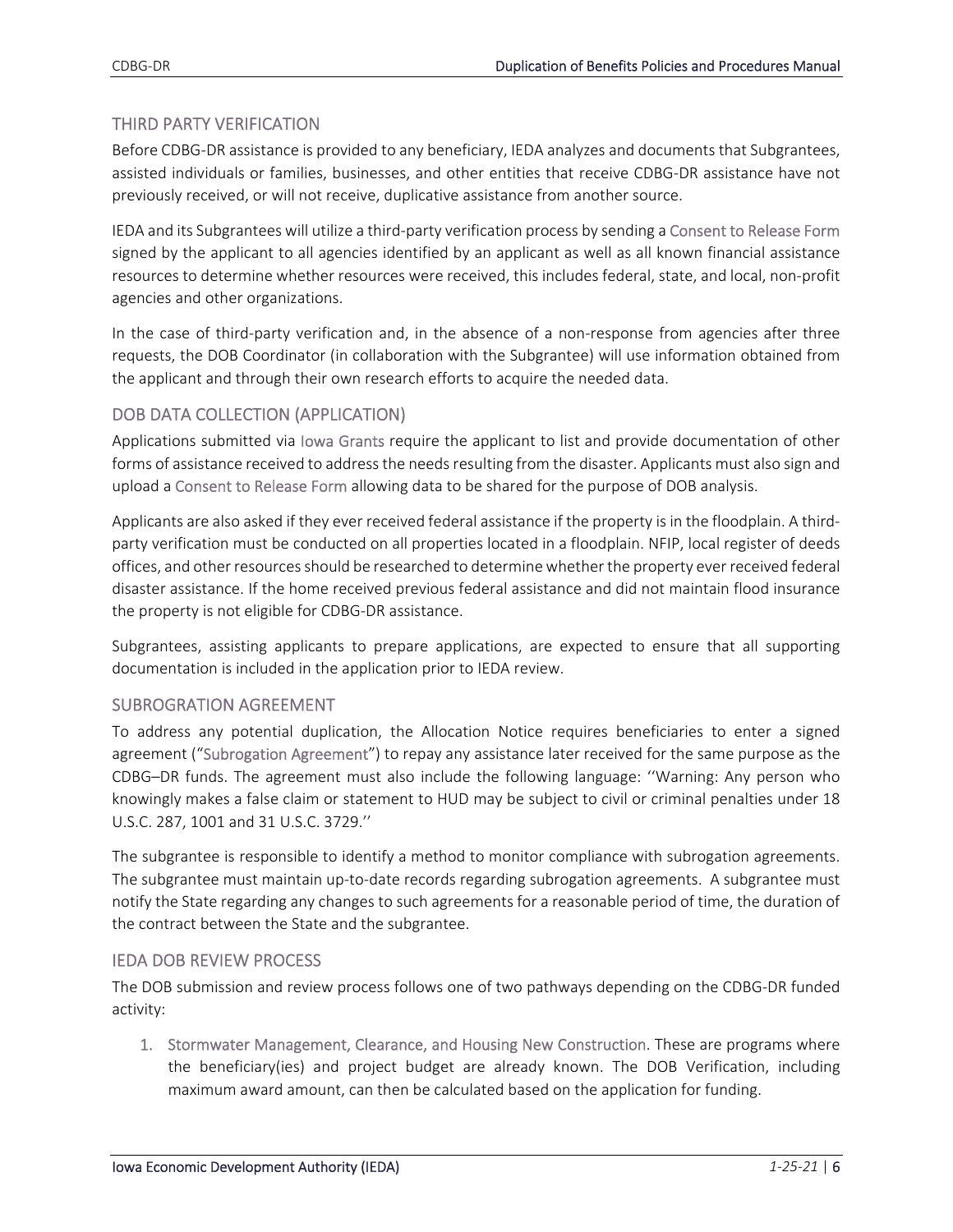2. Buyouts and Downpayment Assistance. These are programswhere IEDA will first provide a program award to the Subgrantee. Thereafter, the Subgrantee identifies and confirms eligible beneficiaries and assists with application submission via Iowa Grants. Upon submission, the DOB Verification will be completed per beneficiary through a DOB Status Report.

In both circumstances an IEDA DOB Verification Form will be generated and uploaded into Iowa Grants.

## DOB PROCEDURES: STORM WATER MANAGEMENT, CLEARANCE, AND HOUSING NEW **CONSTRUCTION**

- 1. Subgrantee completes and submits application via Iowa Grants to IEDA for each individual project, including the following supporting documentation:
	- a. Sources and Uses Budget.
	- b. DOB Certification.
	- c. Subrogation Agreement/Affidavit.
- 2. IEDA Program Manager reviews application for accuracy and completeness.
- 3. IEDA Program Manager validates the applicant's Total Unmet Need = Total Project Costs Duplicative Assistance (if any) and verifies the CDBG‐DR cost share does not exceed Total Project Costs.
	- a. If the Application data is incorrect, IEDA Program Manager enters comments and changes Application to "Correcting" status for Subgrantee to edit and resubmit.
	- b. If the competitive round does not allow for Application modifications, the Application will be marked as "Ineligible".
- 4. During Application Review, IEDA DOB Coordinator conducts review of data provided in DOB Certification and generates DOB Verification Form and uploads to "Application Review" in Iowa Grants.
- 5. IEDA DOB Coordinator validates all potentially duplicative assistance (including outreach to third parties as necessary).
- 6. IEDA Program Manager issues award to Subgrantee based on the assessment of the Application, including the DOB, and proceeds with executing a Subrecipient Agreement.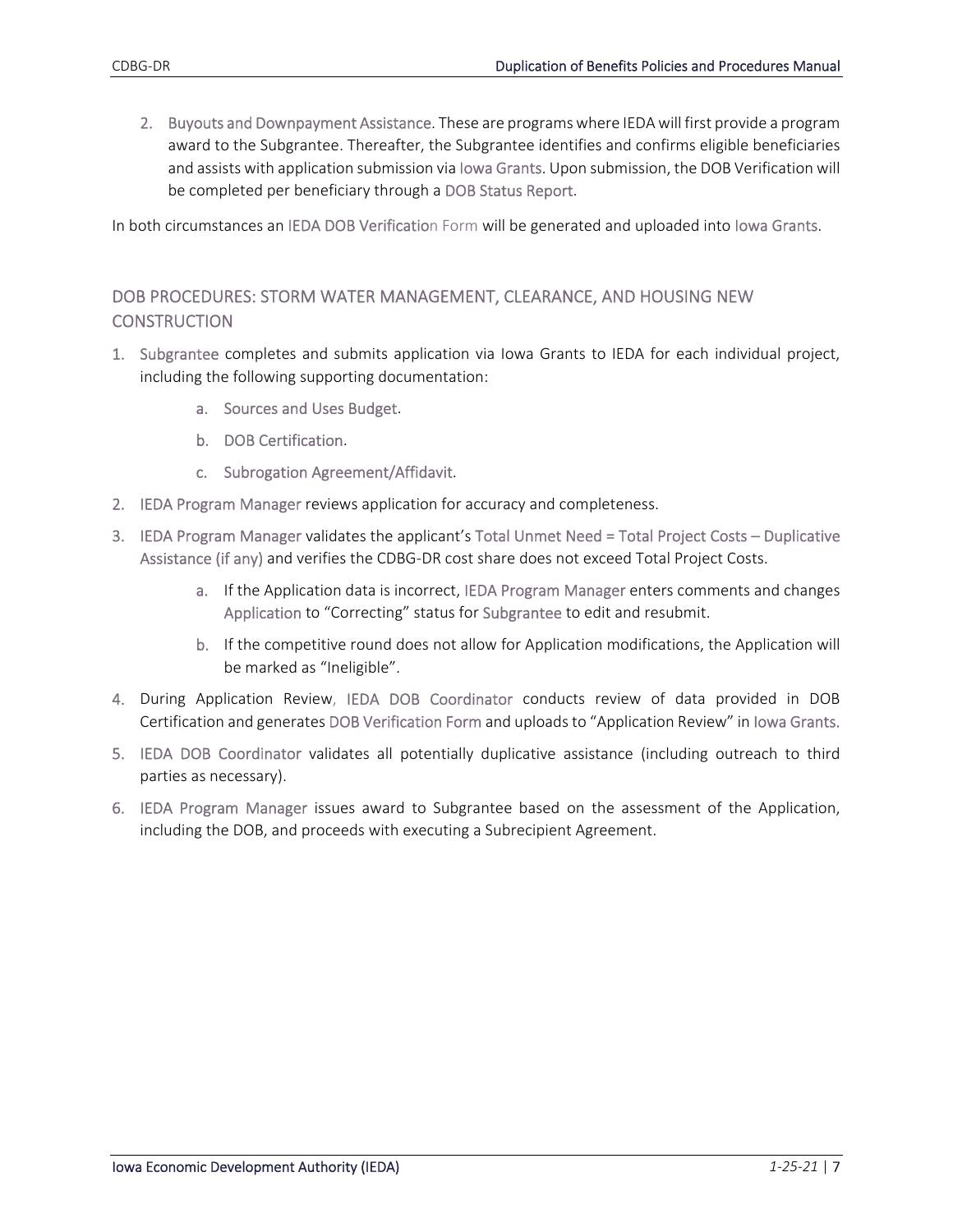

#### DOB PROCEDURES: BUYOUTS AND DOWNPAYMENT ASSISTANCE

- 1. Subgrantee completes and submits application via Iowa Grantsto IEDA for the amount of funds needed for the program, up to the program allocation amount.
- 2. IEDA Program Manager reviews the application and supporting documentation, and if approved makes an award (Subrecipient Agreement) to the Subgrantee for the amount of funds needed for the program, up to the program allocation amount.
- 3. Subgranteeworkswith applicant to finalize and sign all beneficiary and addressspecific documentation, including the following (however in same cases FEMA forms may be used instead of these):
	- a. Consent to Release Form.
	- b. DOB Certification.
	- c. Subrogation Agreement.
- 4. Subgrantee uploads completed forms into the DOB Status Report, including total unmet need and awards from other programs that may be considered a duplication.
- 5. IEDA DOB Coordinator reviews DOB Status Report for completeness regarding DOB, including supporting documentation.
- 6. IEDA DOB Coordinator validates all potentially duplicative assistance (including outreach to third parties as necessary). When another federal agency has conducted DOB for a match program the prior verification information will be used for IEDA's verification process.
- 7. IEDA DOB Coordinator identifies other assistance not to be duplicative because funds are used for a different purpose or the funds that are not considered to be duplicative.
- 8. IEDA DOB Coordinator validates the applicant's Total Unmet Need = Total Project Costs Duplicative Assistance, (up to the program cap).
- 9. IEDA DOB Coordinator confirms that the Application DOB data aligns with the DOB calculation.